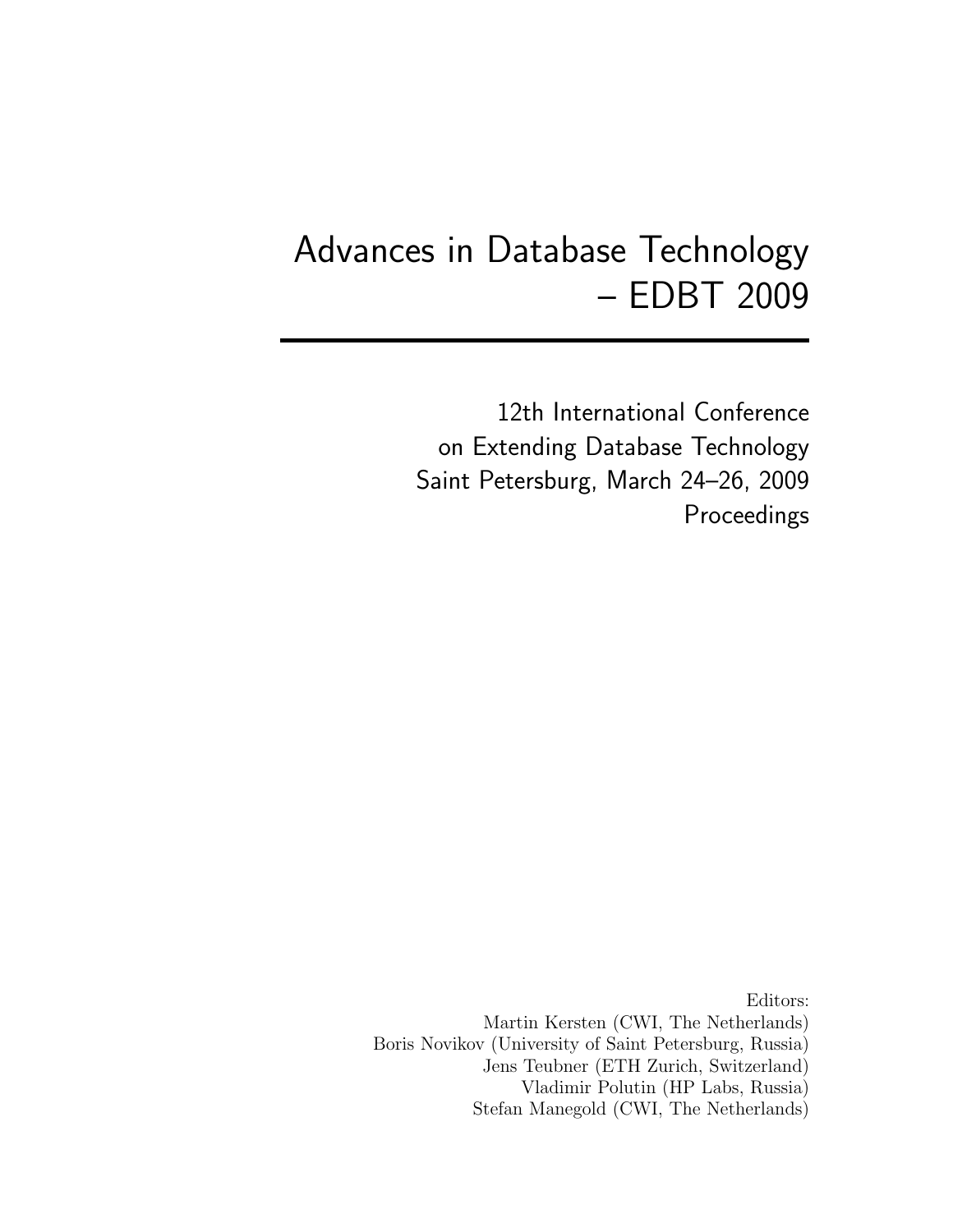Advances in Database Technology – EDBT 2009 Proceedings of the 12th International Conference on Extending Database Technology Saint Petersburg, Russia, March 24–26, 2009

Editors: Martin Kersten Boris Novikov Jens Teubner Vladimir Polutin Stefan Manegold

The Association for Computing Machinery 2 Penn Plaza, Suite 701 New York, NY, 10121-0701

ACM COPYRIGHT NOTICE. Copyright (c) 2009 by the Association for Computing Machinery, Inc. Permission to make digital or hard copies of part or all of this work for personal or classroom use is granted without fee provided that copies are not made or distributed for profit or commercial advantage and that copies bear this notice and the full citation on the first page. Copyrights for components of this work owned by others than ACM must be honored. Abstracting with credit is permitted. To copy otherwise, to republish, to post on servers, or to redistribute to lists, requires prior specific permission and/or a fee. Request permissions from Publications Dept., ACM, Inc., fax  $+1$  (212) 869-0481, or permissions@acm.org.

For other copying of articles that carry a code at the bottom of the first or last page, copying is permitted provided that the per-copy fee indicated in the code is paid through the Copyright Clearance Center, 222 Rosewood Drive, Danvers, MA 01923, +1-978-750-8400, +1-978-750-4470 (fax).

ACM ISBN: 978-1-60558-422-5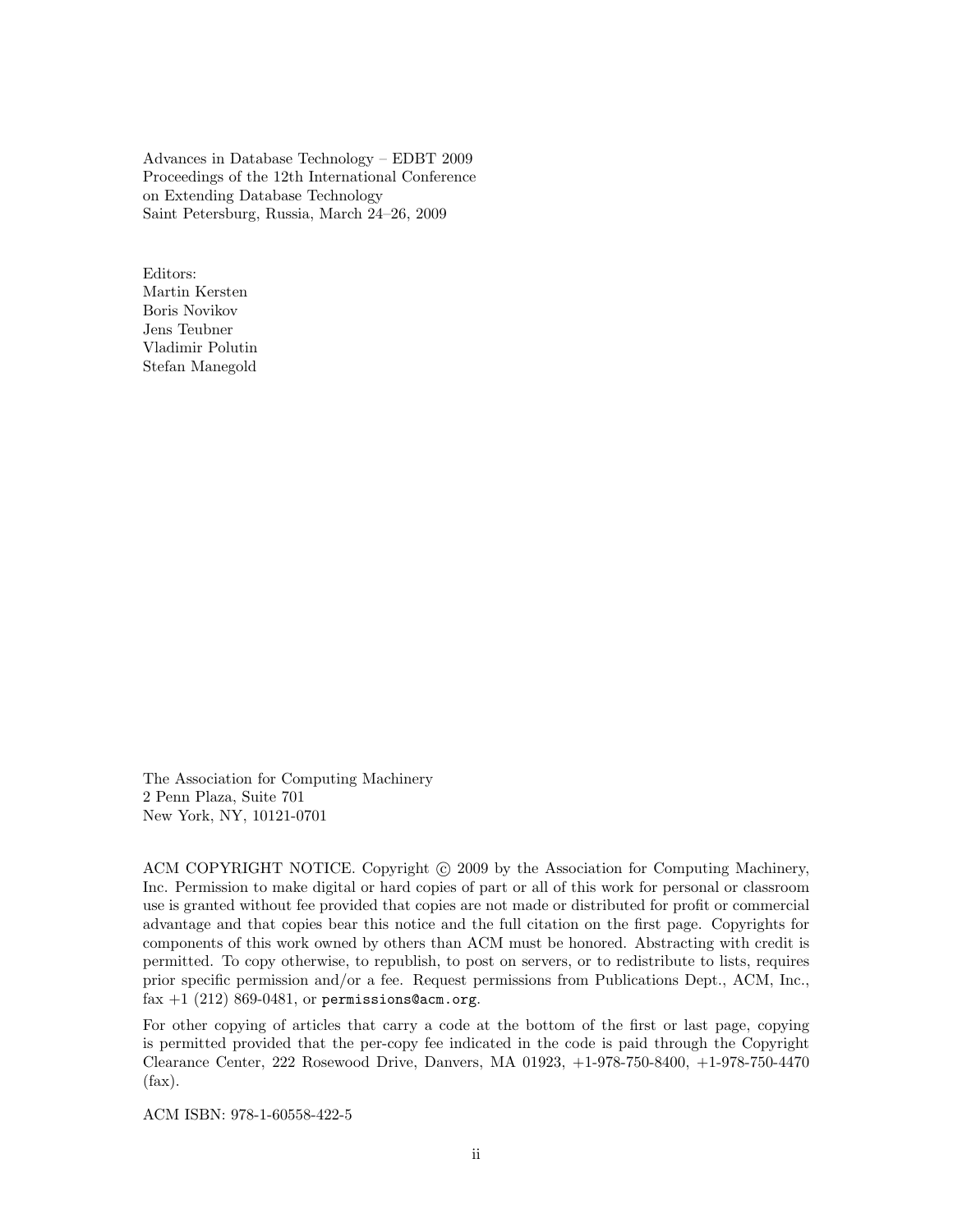# Table of Contents

|                                                                                                                                                | X1          |
|------------------------------------------------------------------------------------------------------------------------------------------------|-------------|
|                                                                                                                                                | xii-xiii    |
| <b>Invited Papers</b>                                                                                                                          |             |
| Data Integration Flows for Business Intelligence<br>Umeshwar Dayal, Malu Castellanos, Alkis Simitsis, and Kevin Wilkinson                      | $1 - 11$    |
| <b>Research Sessions</b>                                                                                                                       |             |
| <b>System Architectures</b>                                                                                                                    |             |
| Optimized Union of Non-disjoint Distributed Data Sets                                                                                          | $12 - 23$   |
| Shore-MT: A Scalable Storage Manager for the Multicore Era<br>Ryan Johnson, Ippokratis Pandis, Nikos Hardavellas, Anastasia Ailamaki, and      | $24 - 35$   |
| Workload-Aware Data Partitioning in Community-Driven Data Grids<br>Tobias Scholl, Bernhard K. Bauer, Jessica Müller, Benjamin Gufler, Angelika | $36 - 47$   |
| Spatio-Temporal                                                                                                                                |             |
| Sequenced, Spatio-Temporal Aggregation in Road Networks                                                                                        |             |
| Igor Timko, Michael Boehlen, and Johann Gamper                                                                                                 | $48 - 59$   |
| Processing Probabilistic Spatio-Temporal Range Queries over Moving Objects with<br>Uncertainty                                                 |             |
| Bruce Chung, Wang-Chien Lee, and Arbee L.P. Chen                                                                                               | $60 - 71$   |
| Anonymizing Moving Objects: How to Hide a MOB in a Crowd?                                                                                      |             |
| Roman Yarovoy, Francesco Bonchi, Laks V.S. Lakshmanan, and Hui Wang                                                                            | $72 - 83$   |
| Database Summarization                                                                                                                         |             |
| Type-Based Categorization of Relational Attributes<br>Babak Ahmadi, Marios Hadjieleftheriou, Thomas Seidl, Divesh Srivastava, and              | 84–95       |
| AlphaSum: Size-Constrained Table Summarization using Value Lattices                                                                            |             |
| K. Selcuk Candan, Huiping Cao, Yan Qi, and Maria Luisa Sapino                                                                                  | $96 - 107$  |
| Answering Aggregate Keyword Queries on Relational Databases Using Minimal<br>Group-bys                                                         |             |
|                                                                                                                                                | $108 - 119$ |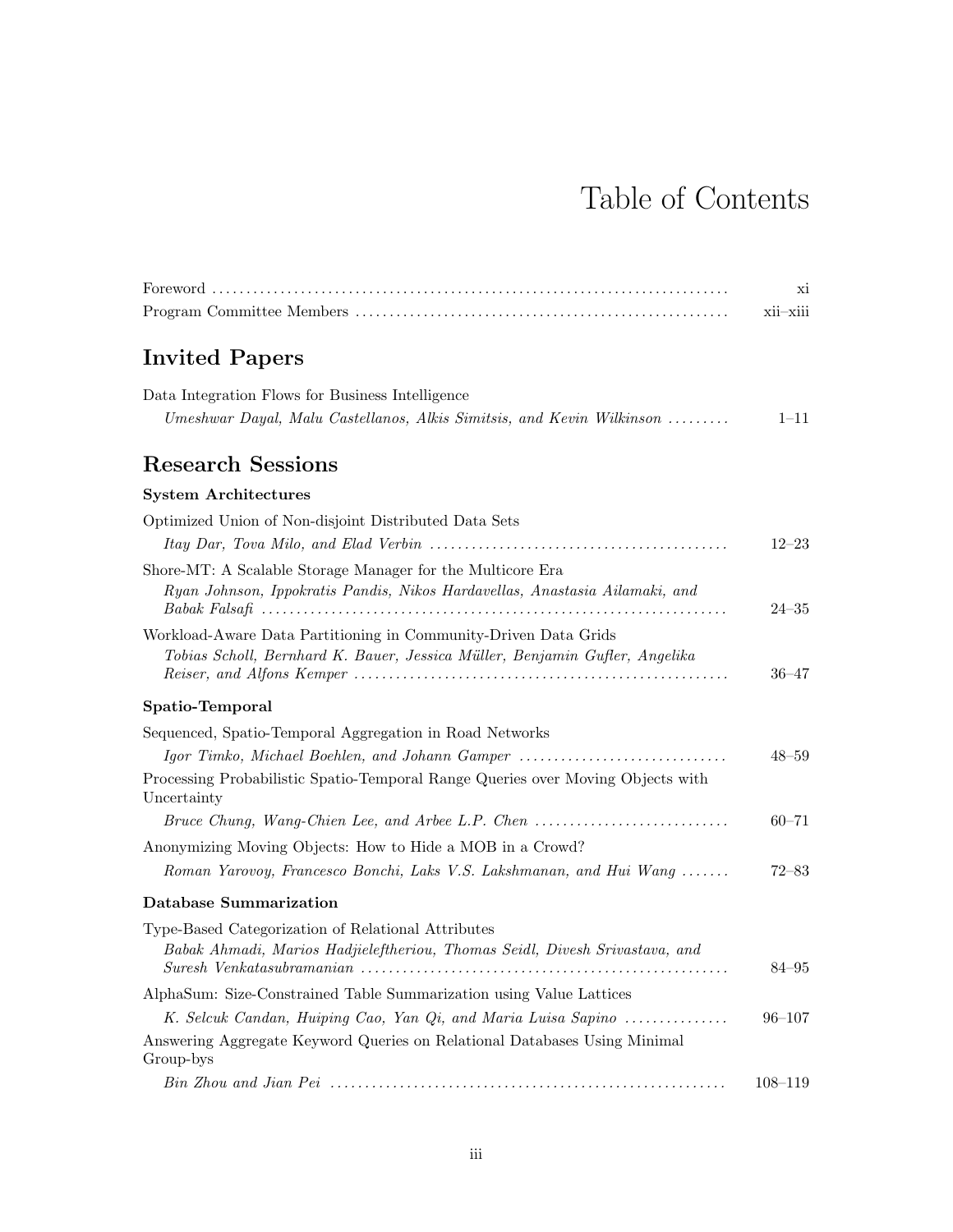# Query Processing

| Rule-Based Multi-Query Optimization<br>Mingsheng Hong, Mirek Riedewald, Christoph Koch, Johannes Gehrke, and Alan                    | $120 - 131$ |
|--------------------------------------------------------------------------------------------------------------------------------------|-------------|
| Managing Long-Running Queries<br>Stefan Krompaß, Harumi Kuno, Janet Wiener, Kevin Wilkinson, Umeshwar                                | $132 - 143$ |
| Continuous Visible Nearest Neighbor Queries<br>Yunjun Gao, Baihua Zheng, Wang-Chien Lee, and Gencai Chen                             | $144 - 155$ |
| XML, XPath, XQuery                                                                                                                   |             |
| Query Ranking in Probabilistic XML Data                                                                                              |             |
|                                                                                                                                      | $156 - 167$ |
| On Rewriting XPath Queries Using Views<br>Foto Afrati, Rada Chirkova, Manolis Gergatsoulis, Vassia Pavlaki, Benny                    | 168-179     |
| Parallelization of XPath Queries using Multi-core Processors: Challenges and<br>Experiences                                          |             |
| Lipyeow Lim, Rajesh Bordawekar, and Oded Shmueli                                                                                     | $180 - 191$ |
| <b>Graph Techniques</b>                                                                                                              |             |
| GADDI: Distance Index based Subgraph Matching in Biological Networks                                                                 |             |
|                                                                                                                                      | $192 - 203$ |
| A Novel Approach for Efficient Supergraph Query Processing on Graph Databases                                                        | $204 - 215$ |
| Flexible Query Answering on Graph-modeled Data<br>Giorgio Villani, Federica Mandreoli, Riccardo Martoglia, and Wilma Penzo           | $216 - 227$ |
| Privacy & Security                                                                                                                   |             |
| Privacy-Preserving Data Mashup                                                                                                       |             |
| Noman Mohammed, Benjamin C. M. Fung, Ke Wang, and Patrick C. K. Hung<br>On the Comparison of Microdata Disclosure Control Algorithms | $228 - 239$ |
| Rinku Dewri, Indrajit Ray, Indrakshi Ray, and Darrell Whitley                                                                        | $240 - 251$ |
| Detecting Privacy Violations in Database Publishing using Disjoint Queries                                                           |             |
| Millist Vincent, Mukesh Mohania, and Mizuho Iwaihara                                                                                 | $252 - 262$ |
| Data Models                                                                                                                          |             |
| On Keys, Foreign Keys and Nullable Attributes in Relational Mapping Systems                                                          |             |
|                                                                                                                                      | $263 - 274$ |
| A runtime approach to model-independent schema and data translation                                                                  |             |
| Paolo Atzeni, Luigi Bellomarini, Francesca Bugiotti, and Giorgio Gianforme                                                           | $275 - 286$ |
| A methodology for preference-based personalization of contextual data                                                                |             |
| Antonio Miele, Elisa Quintarelli, and Letizia Tanca                                                                                  | $287 - 298$ |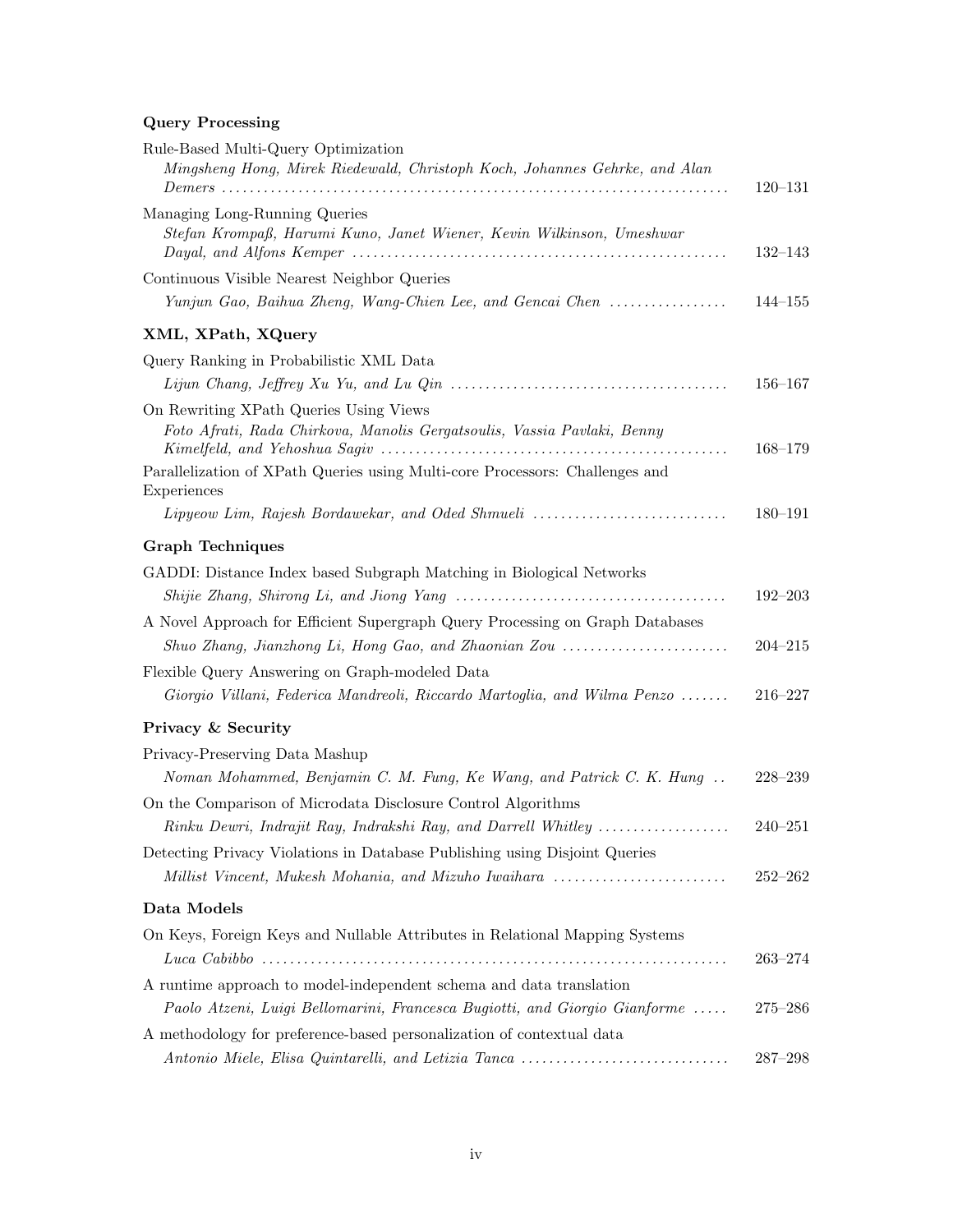#### Stream Processing

| Scalable Stream Join Processing with Expensive Predicates: Workload Distribution and<br>Adaptation by Time-Slicing                               |             |
|--------------------------------------------------------------------------------------------------------------------------------------------------|-------------|
|                                                                                                                                                  | $299 - 310$ |
| Indexing Density Models for Incremental Learning and Anytime Classification on Data<br><b>Streams</b>                                            |             |
| Thomas Seidl, Ira Assent, Philipp Kranen, Ralph Krieger, and Jennifer Herrmann                                                                   | $311 - 322$ |
| Exploiting the Power of Relational Databases for Efficient Stream Processing                                                                     |             |
| Erietta Liarou, Romulo Goncalves, and Stratos Idreos                                                                                             | $323 - 334$ |
| XML, XPath, XQuery                                                                                                                               |             |
| A Sampling Approach for XML Query Selectivity Estimation                                                                                         |             |
| Cheng Luo, Zhewei Jiang, Wen-Chi Hou, Feng Yu, and Qiang Zhu                                                                                     | 335-344     |
| Recursion in XQuery: Put Your Distributivity Safety Belt On<br>Loredana Afanasiev, Torsten Grust, Maarten Marx, Jan Rittinger, and Jens          | $345 - 356$ |
| Expressive, yet Tractable XML Keys                                                                                                               |             |
|                                                                                                                                                  | $357 - 367$ |
|                                                                                                                                                  |             |
| <b>Database Summarization</b>                                                                                                                    |             |
| It Takes Variety to Make a World: Diversification in Recommender Systems<br>Cong Yu, Laks V.S. Lakshmanan, and Sihem Amer-Yahia                  | $368 - 378$ |
| Supporting Annotations on Relations<br>Mohamed Eltabakh, Walid G. Aref, Ahmed Elmagarmid, Mourad Ouzzani, and                                    | 379-390     |
| DataClouds: Summarizing Keyword Search Results over Structured Data                                                                              |             |
| Georgia Koutrika, Zahra Mohammadi Zadeh, and Hector Garcia-Molina                                                                                | $391 - 402$ |
| <b>Query Processing</b>                                                                                                                          |             |
| Sample Synopses for Approximate Answering of Group-By Queries                                                                                    |             |
|                                                                                                                                                  | $403 - 414$ |
| A Query Processor for Prediction-Based Monitoring of Data Streams<br>Sergio Ilarri, Ouri Wolfson, Eduardo Mena, Arantza Illarramendi, and Prasad |             |
|                                                                                                                                                  | $415 - 426$ |
| Flower-CDN: A Hybrid P2P Overlay for Efficient Query Processing in CDN<br>Manal El Dick, Esther Pacitti, and Bettina Kemme                       | $427 - 438$ |
| Top-K Techniques                                                                                                                                 |             |
| Zerber+R: Top-k Retrieval from a Confidential Index                                                                                              |             |
| Sergej Zerr, Daniel Olmedilla, Wolfgang Nejdl, and Wolf Siberski                                                                                 | 439-449     |
| Efficient Top-K count queries over imprecise duplicates                                                                                          |             |
| Sunita Sarawagi, Vinay Deshpande, and Sourabh Kasliwal                                                                                           | $450 - 461$ |
| The C-ND Tree: A Multidimensional Index for Hybrid Continuous and Non-ordered<br>Discrete Data Spaces                                            |             |
| Changqing Chen, Sakti Pramanik, Qiang Zhu, Alok Watve, and Gang Qian                                                                             | $462 - 471$ |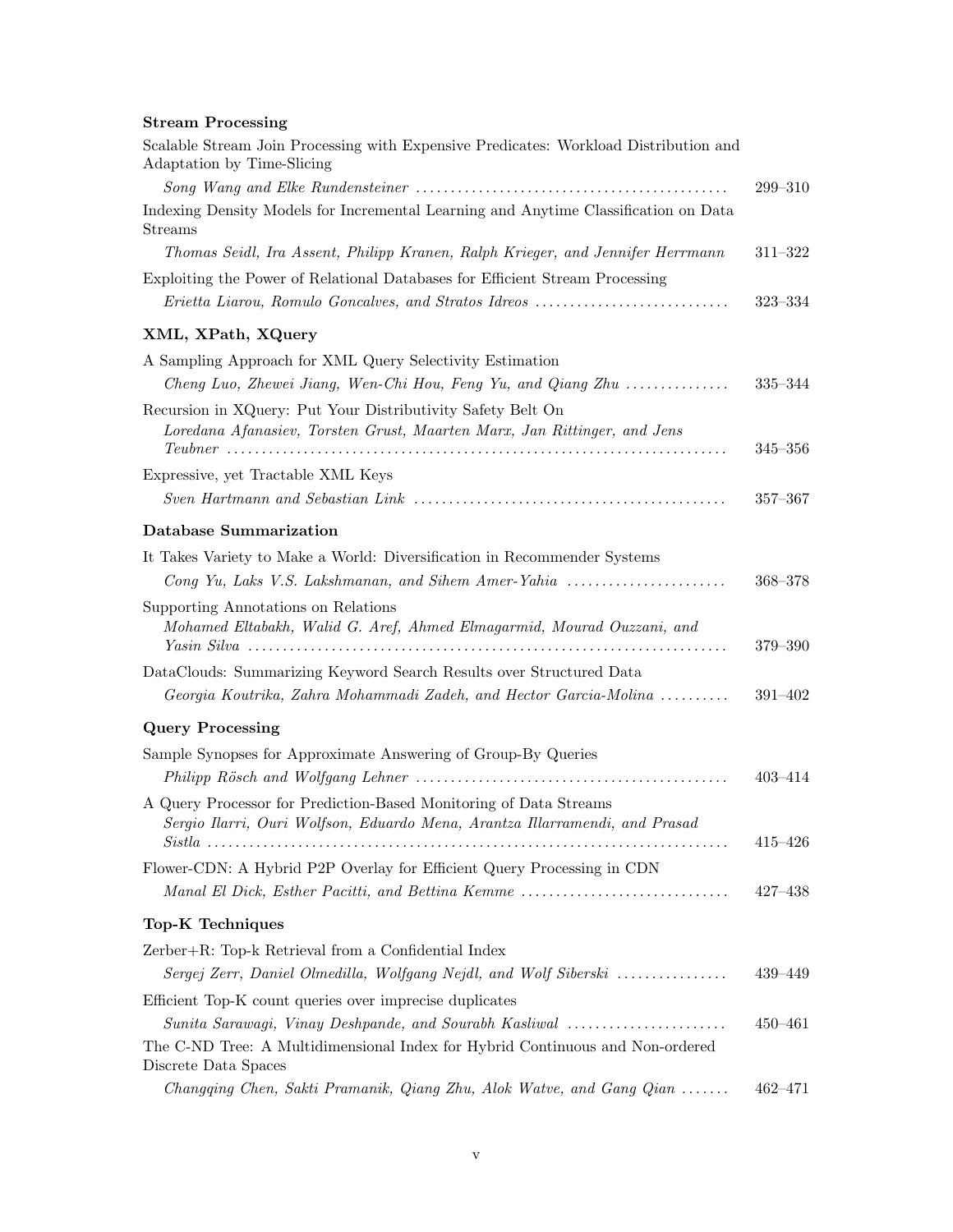# Graph Techniques

| G-Hash: Towards Fast Kernel-based Similarity Search in Large Graph Databases                                                                                                                                   |             |
|----------------------------------------------------------------------------------------------------------------------------------------------------------------------------------------------------------------|-------------|
| Xiaohong Wang, Aaron Smalter, Jun Huan, and Gerald Lushington                                                                                                                                                  | 472-480     |
| On-line Exact Shortest Distance Query Processing                                                                                                                                                               |             |
|                                                                                                                                                                                                                | 481-492     |
| Efficiently Indexing Shortest Paths by Exploiting Symmetry in Graphs                                                                                                                                           |             |
| Yanghua Xiao, Wentao Wu, Jian Pei, Wei Wang, and Zhenying He                                                                                                                                                   | $493 - 504$ |
| Data Mining                                                                                                                                                                                                    |             |
| Estimating the Number of Frequent Itemsets in a Large Database<br>Ruoming Jin, Scott McCallen, Yuri Breitbart, David Fuhry, and Dong Wang                                                                      | $505 - 516$ |
| FOGGER: An Algorithm for Graph Generator Discovery                                                                                                                                                             |             |
| Zhiping Zeng, Jianyong Wang, Jun Zhang, and Lizhu Zhou                                                                                                                                                         | $517 - 528$ |
| Neighbor-Based Pattern Detection for Windows Over Streaming Data                                                                                                                                               |             |
| Di Yang, Elke Rundensteiner, and Matthew Ward                                                                                                                                                                  | 529-540     |
| Efficient Constraint Evaluation in Categorical Sequential Pattern Mining for Trajectory<br>Databases                                                                                                           |             |
|                                                                                                                                                                                                                | $541 - 552$ |
| Heterogeneous & Distributed                                                                                                                                                                                    |             |
| Flexible and Efficient Querying and Ranking on Hyperlinked Data Sources<br>Ramakrishna Varadarajan, Hector Rodriguez-Drumond, Vagelis Hristidis, Louiqa<br>Raschid, Maria-Esther Vidal, and Luis Daniel Ibáñez | 553-564     |
| RankClus: Integrating Clustering with Ranking for Heterogenous Information Network<br>Analysis                                                                                                                 |             |
| Yizhou Sun, Jiawei Han, Peixiang Zhao, Zhijun Yin, Hong Cheng, and Tianyi Wu                                                                                                                                   | 565–576     |
| Evaluating Very Large Datalog Queries on Social Networks                                                                                                                                                       |             |
|                                                                                                                                                                                                                | 577–587     |
| <b>System Architectures</b>                                                                                                                                                                                    |             |
| A Sequential Indexing Scheme for Flash-Based Embedded Systems                                                                                                                                                  |             |
| Shaoyi Yin, Philippe Pucheral, and Xiaofeng Meng                                                                                                                                                               | 588-599     |
| Secondary Bitmap Indexes with Vertical and Horizontal Partitioning                                                                                                                                             |             |
| Guadalupe Canahuate, Tan Apaydin, Ahmet Sacan, and Hakan Ferhatosmanoglu.                                                                                                                                      | $600 - 611$ |
| Automating the Loading of Business Process Data Warehouses                                                                                                                                                     |             |
| Malu Castellanos, Alkis Simitsis, Kevin Wilkinson, and Umeshwar Dayal                                                                                                                                          | $612 - 623$ |
| Privacy & Security                                                                                                                                                                                             |             |
| Hiding Distinguished Ones into Crowd: Privacy-Preserving Publishing Data with<br>Outliers                                                                                                                      |             |
|                                                                                                                                                                                                                | 624-635     |
| An Efficient Online Auditing Approach to Limit Private Data Disclosure                                                                                                                                         |             |
| Haibing Lu, Yingjiu Li, Vijayalakshmi Atluri, and Jaideep Vaidya                                                                                                                                               | 636-647     |
| Continuous Privacy Preserving Publishing of Data Streams                                                                                                                                                       |             |
| Bin Zhou, Yi Han, Jian Pei, Bin Jiang, Yufei Tao, and Yan Jia                                                                                                                                                  | 648-659     |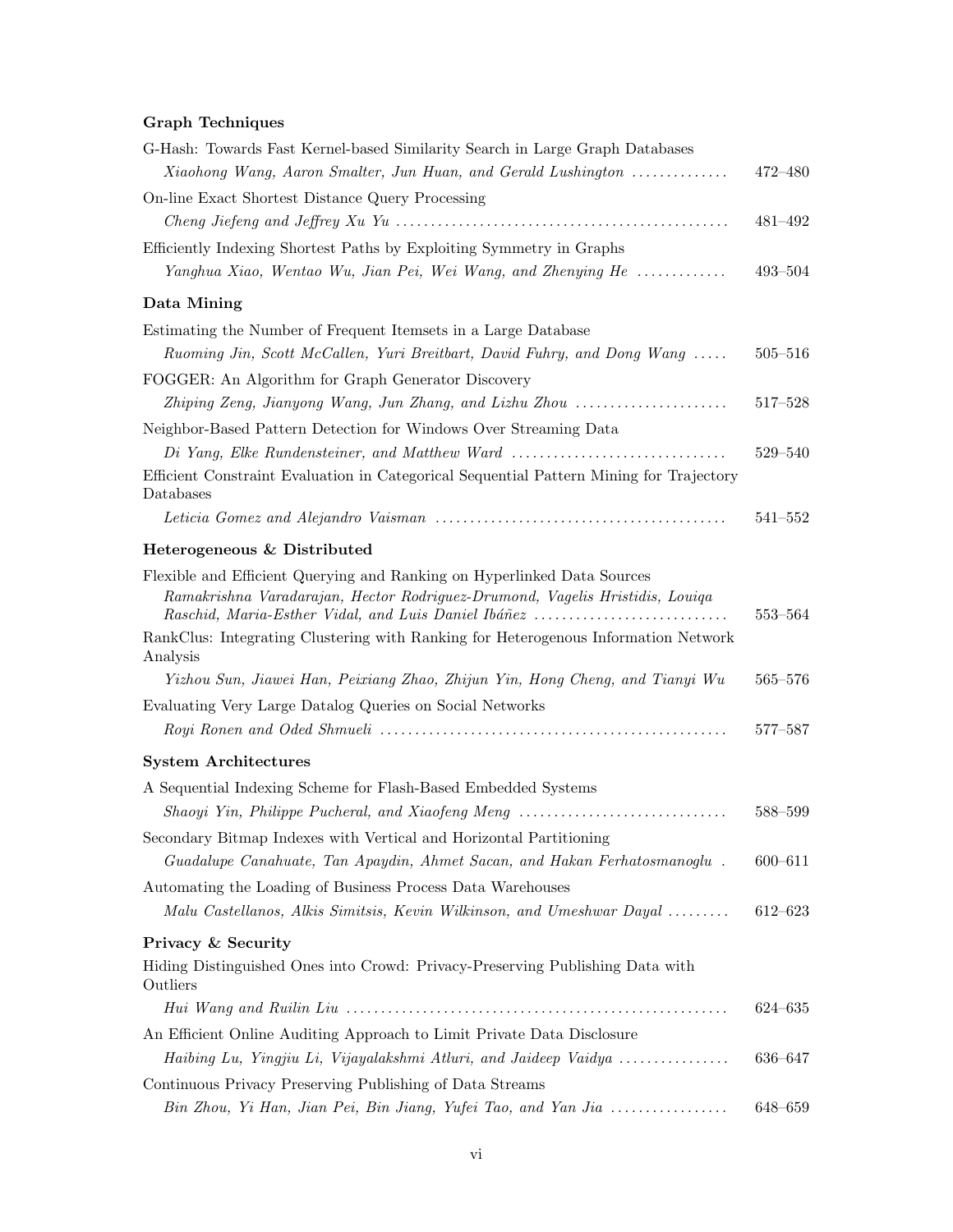# Uncertainty

| Top-k Dominating Queries in Uncertain Databases                                                            |             |
|------------------------------------------------------------------------------------------------------------|-------------|
|                                                                                                            | 660-671     |
| Evaluating Probability Threshold k-Nearest-Neighbor Queries over Uncertain Data                            |             |
| Reynold Cheng, Lei Chen, Jinchuan Chen, and Xike Xie                                                       | 672-683     |
| PROUD: A Probabilistic Approach to Processing Similarity Queries over Uncertain<br>Data Streams            |             |
|                                                                                                            | 684-695     |
| <b>Workflow Techniques</b>                                                                                 |             |
| Fair, Effective, Efficient and Differentiated Scheduling in an Enterprise Data Warehouse                   |             |
| Chetan Gupta, Abhay Mehta, Song Wang, and Umeshwar Dayal                                                   | 696-707     |
| Efficient Identification of Starters and Followers in Social Media                                         |             |
|                                                                                                            | 708–719     |
| A Data Damage Tracking Quarantine and Recovery (DTQR) Scheme for<br>Mission-Critical Database Systems      |             |
|                                                                                                            | 720-731     |
| Multi-Dimensional                                                                                          |             |
| Unrestricted Wavelet Synopses under Maximum Error Bound                                                    |             |
| Chaoyi Pang, Qing Zhang, David Hansen, and Anthony Maeder                                                  | 732–743     |
| Distributed Similarity Search in High Dimensions Using Locality Sensitive Hashing                          |             |
| Parisa Haghani, Sebastian Michel, and Karl Aberer                                                          | $744 - 755$ |
| Multiplicative Synopses for Relative-Error Metrics                                                         |             |
|                                                                                                            | 756-767     |
| LCS-Hist: Taming Massive High-Dimensional Data Cube Compression                                            |             |
|                                                                                                            | 768–779     |
| <b>Caching Techniques</b>                                                                                  |             |
| Caching Content-based Queries for Robust and Efficient Image Retrieval                                     |             |
| Fabrizio Falchi, Claudio Lucchese, Salvatore Orlando, Raffaele Perego, and Fausto                          |             |
| Rabitti<br>An Approach for Detecting Relevant Updates to Cached Data Using XML and Active                  | 780–790     |
| Databases                                                                                                  |             |
|                                                                                                            | 791-802     |
| Self-Tuning Query Mesh for Adaptive Multi-Route Query Processing                                           |             |
| Rimma Nehme, Elke Rundensteiner, and Elisa Bertino                                                         | 803-814     |
| <b>Information Retrieval</b>                                                                               |             |
| Retrieving Meaningful Relaxed Tightest Fragments for XML Keyword Search                                    |             |
| LINGBO KONG, Rémi Gilleron, and Aurélien Lemay                                                             | 815-826     |
| Approximate Substring Selectivity Estimation                                                               |             |
| Hongrae Lee, Raymond Ng, and Kyuseok Shim $\ldots \ldots \ldots \ldots \ldots \ldots \ldots \ldots \ldots$ | 827-838     |
| Finding Frequent Co-occurring Terms in Relational Keyword Search                                           |             |
|                                                                                                            | 839–850     |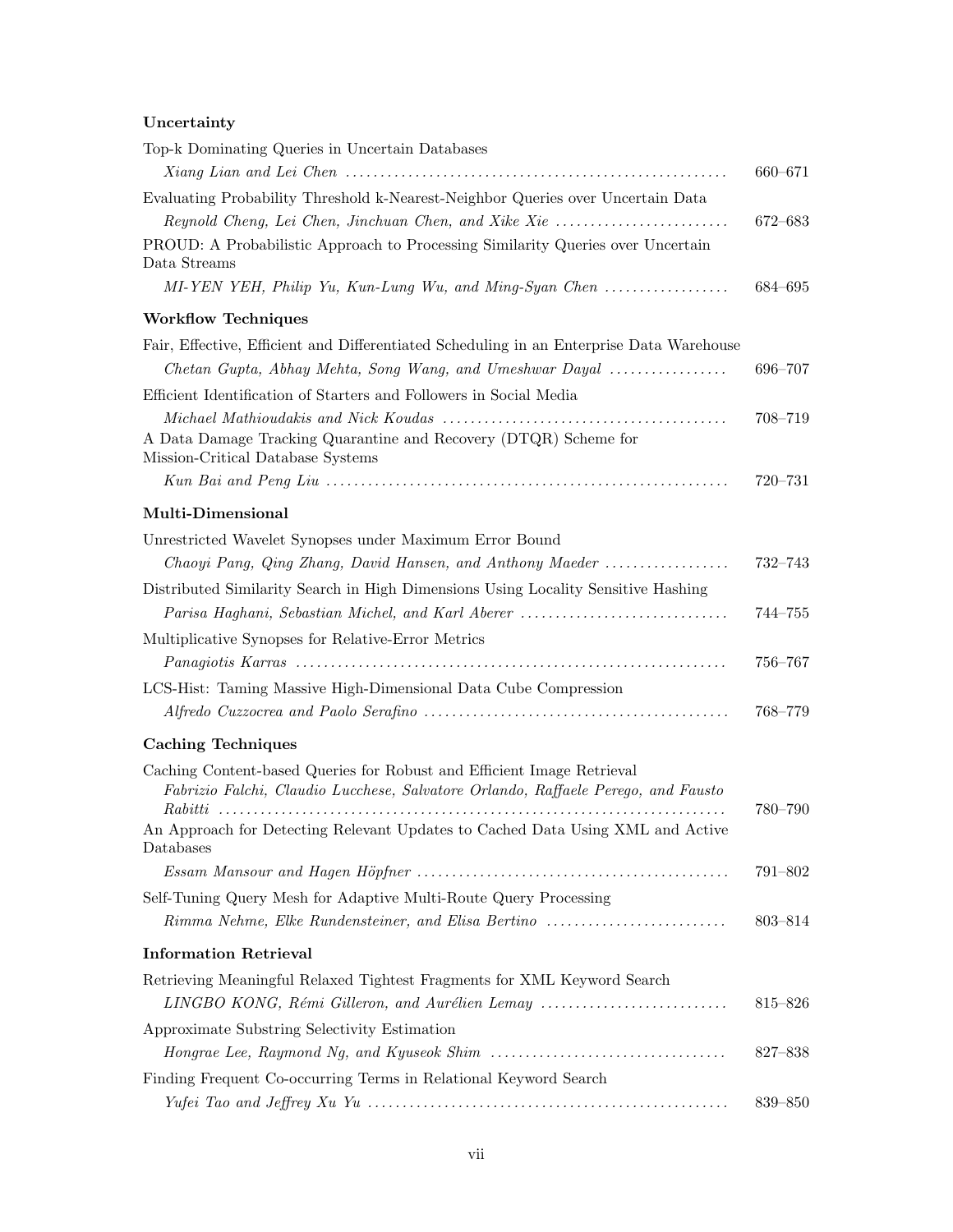# Query Processing

| Time-completeness trade-offs in record linkage using Adaptive Query Processing<br>Roald Lengu, Paolo Missier, Alvaro Fernandes, Giovanna Guerrini, and Marco    | 851-861     |
|-----------------------------------------------------------------------------------------------------------------------------------------------------------------|-------------|
| Interactive Query Refinement                                                                                                                                    |             |
|                                                                                                                                                                 | 862-873     |
| Continuous Probabilistic Nearest-Neighbor Queries for Uncertain Trajectories<br>Goce Trajcevski, Roberto Tamassia, Hui Ding, Peter Scheuermann, and Isabel Cruz | 874-885     |
| Top-K Techniques                                                                                                                                                |             |
| Reverse k-Nearest Neighbor Search in Dynamic and General Metric Databases<br>Elke Achtert, Hans-Peter Kriegel, Peer Kröger, Matthias Renz, and Andreas Züfte    | 886-897     |
| Top-k Dominant Web Services Under Multi-Criteria Matching<br>Dimitrios Skoutas, Dimitris Sacharidis, Alkis Simitsis, Verena Kantere, and Timos                  | 898-909     |
| Ranking Objects Based on Relationships and Fixed Associations                                                                                                   |             |
| Albert Angel, Surajit Chaudhuri, Gautam Das, and Nick Koudas                                                                                                    | 910-921     |
| Potpourri                                                                                                                                                       |             |
| Towards Integrated and Efficient Scientific Sensor Data Processing: A Database<br>Approach                                                                      |             |
| $J_i$ Wu, Yongluan Zhou, Karl Aberer, and Kian-Lee Tan $\ldots \ldots \ldots \ldots \ldots \ldots$                                                              | $922 - 933$ |
| Flexible and Scalable Storage Management for Data-intensive Stream Processing<br>Irina Botan, Gustavo Alonso, Peter Fischer, Donald Kossmann, and Nesime        |             |
|                                                                                                                                                                 | 934–945     |
| A view selection algorithm with performance guarantee                                                                                                           |             |
| Sofian Maabout, Nicolas Hanusse, and Radu Tofan                                                                                                                 | 946–957     |
| Provenance                                                                                                                                                      |             |
| Efficient Provenance Storage over Nested Data Collections<br>Manish Anand, Shawn Bowers, Timothy McPhillips, and Bertram Ludaescher                             | 958-969     |
| Schema-Conscious Filtering of XML Documents                                                                                                                     |             |
| Panu Silvasti, Seppo Sippu, and Eljas Soisalon-Soininen                                                                                                         | 970-981     |
| Provenance for nested subqueries                                                                                                                                | 982-993     |
| Spatio-Temporal                                                                                                                                                 |             |
| A Data Model For Trip Planning in Multimodal Transportation Systems                                                                                             |             |
| Joel Booth, Ouri Wolfson, Isabel Cruz, and Prasad Sistla                                                                                                        | 994-1005    |
| Parsimonious Temporal Aggregation                                                                                                                               |             |
|                                                                                                                                                                 |             |
| Fast Object Search on Road Networks                                                                                                                             |             |
|                                                                                                                                                                 |             |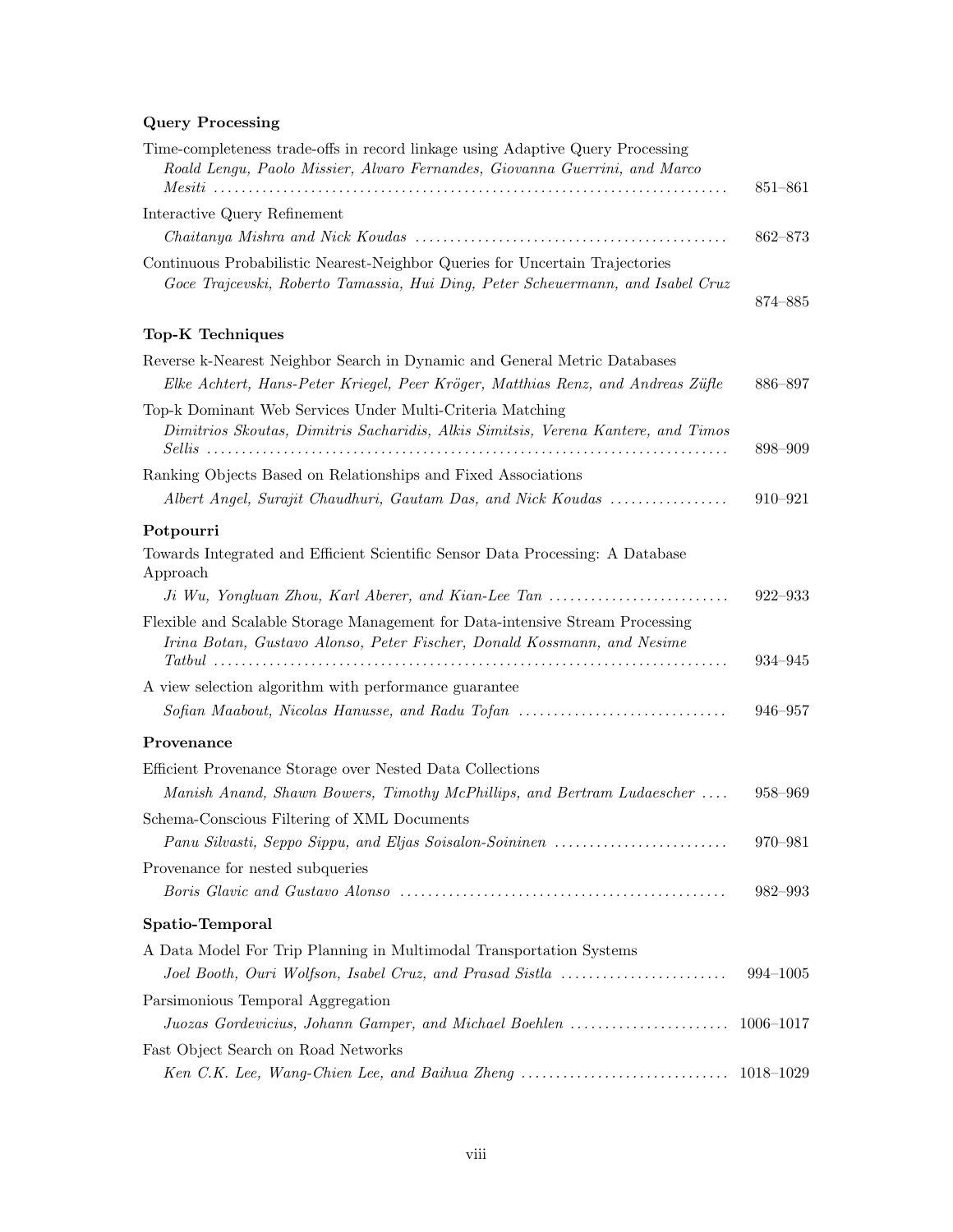# Skylines

| Finding the Influence Set through Skylines                                        |           |
|-----------------------------------------------------------------------------------|-----------|
| Xiaobing Wu, Yufei Tao, Raymond Chi-Wing Wong, Ling Ding, and Jeffrey Xu Yu       |           |
|                                                                                   | 1030-1041 |
| Efficient Skyline Computation in Metric Space                                     |           |
|                                                                                   |           |
| Efficient Skyline Retrieval with Arbitrary Similarity Measures                    |           |
| Deepak P, Prasad Deshpande, Debapriyo Majumdar, and Raghu Krishnapuram  1052-1063 |           |
| <b>Transaction Processing</b>                                                     |           |
| Transactions on the Multiversion B-Tree                                           |           |
| Tuukka Haapasalo, Ibrahim Jaluta, Bernhard Seeger, Seppo Sippu, and Eljas         |           |
|                                                                                   |           |
| Efficient maintenance techniques for views over active documents                  |           |
|                                                                                   |           |
| Towards Materialized View Selection for Distributed Databases                     |           |
| Leonardo Weiss Ferreira Chaves, Erik Buchmann, Fabian Hueske, and Klemens         |           |
|                                                                                   | 1088–1099 |

# Industrial Sessions

#### Industrial Session

| Personalizing Entity Detection and Recommendation with a Fusion of Web Log Mining |  |
|-----------------------------------------------------------------------------------|--|
| Techniques                                                                        |  |
|                                                                                   |  |
| Estimating Aggregates in Time-Constrained Approximate Queries in Oracle           |  |
|                                                                                   |  |

# Demonstrations

# Demo Group 1

| BaseX & DeepFS - Joint Storage for Filesystem and Database                |  |
|---------------------------------------------------------------------------|--|
|                                                                           |  |
| Xoom: A tool for zooming in and out of XML documents                      |  |
|                                                                           |  |
| HIDE: Heterogeneous Information DE-identification                         |  |
|                                                                           |  |
| MVT: A Schema Mapping Validation Tool                                     |  |
|                                                                           |  |
| A Tool for Mapping Discovery over Revealing Schemas                       |  |
|                                                                           |  |
| GCIP: Exploiting the Generation and Optimization of Integration Processes |  |
| Matthias Boehm, Dirk Habich, Wolfgang Lehner, and Uwe Wloka  1128–1131    |  |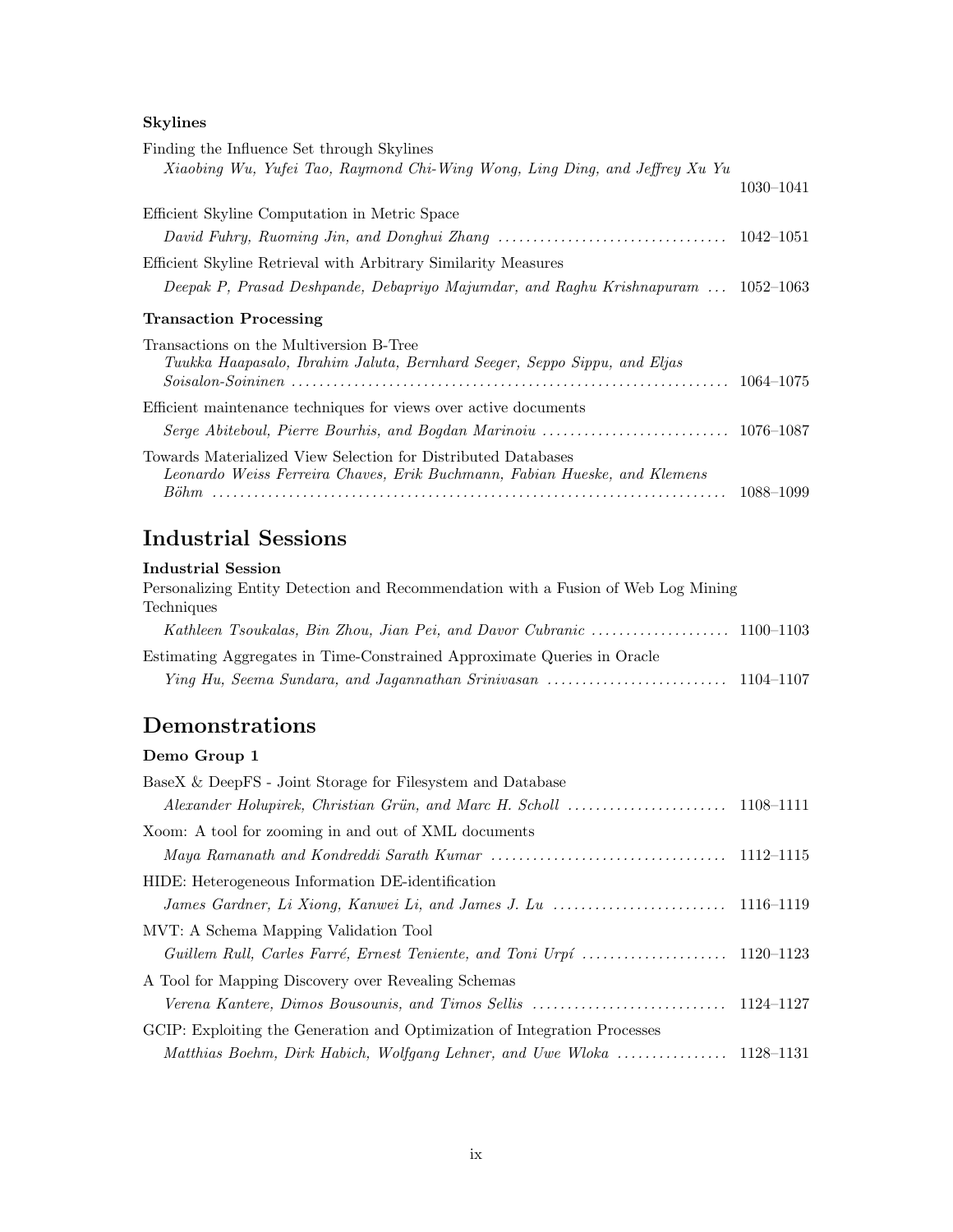# Demo Group 2

| CourseCloud: Summarizing and Refining Keyword Searches over Structured Data     |           |
|---------------------------------------------------------------------------------|-----------|
| Georgia Koutrika, Zahra Mohammadi Zadeh, and Hector Garcia-Molina  1132–1135    |           |
| EventSummarizer: A tool for summarizing large event sequences                   |           |
|                                                                                 | 1136–1139 |
| High-Performance Information Extraction with AliBaba                            |           |
|                                                                                 |           |
| Exploiting Similarity-aware Grouping in Decision Support Systems                |           |
|                                                                                 |           |
| MarcoPolo: A Community System for Sharing and Integrating Travel Information on |           |
| Maps                                                                            |           |
| Yueguo Chen, Su Chen, Yu Gu, Mei Hui, Feng Li, Chen Liu, Liangxu Liu, Beng      |           |
|                                                                                 |           |
| NNexus: An Automatic Linker for Collaborative Web-Based Corpora                 |           |
|                                                                                 |           |

# Tutorials

| Performance Evaluation in Database Research: Principles and Experience                                               |      |
|----------------------------------------------------------------------------------------------------------------------|------|
|                                                                                                                      | 1156 |
| Geographic Privacy-aware Knowledge Discovery and Delivery                                                            |      |
|                                                                                                                      |      |
| Scalable OLAP and Mining of Information Networks                                                                     |      |
| Jiawei Han, Xifeng Yan, and Philip Yu $\ldots \ldots \ldots \ldots \ldots \ldots \ldots \ldots \ldots \ldots \ldots$ | 1159 |
|                                                                                                                      |      |
|                                                                                                                      |      |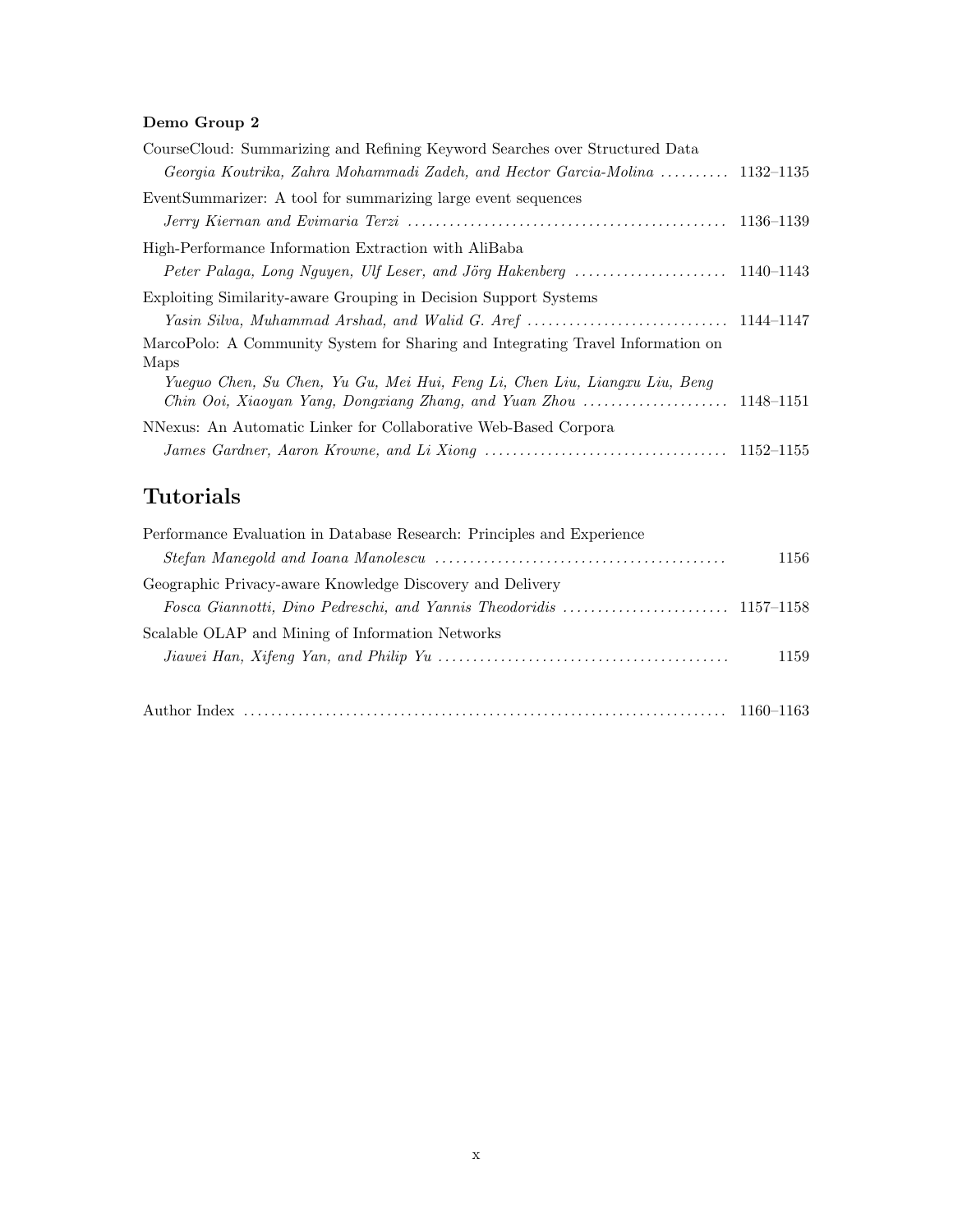# Foreword

EDBT 2009 marks a turning point in the way this conference is ran. It is the first one that breaks with the two year cycle, offering a yearly platform for our community. Aside from teaming up with the ICDT, there has been a few major breakthroughs: number of submissions, review process innovations, and program size.

Submissions. We received 408 abstracts for the main track, 32 demo papers, and 7 short industrial papers. Numbers to be proud off, as they align with other international conferences in our field. The deadlines for abstract submission, final paper upload and notification were aligned with the neighboring conferences ICDE and ACM SIGMOD.

The industrial papers have been purposely limited to four pages. Research results from the industrial labs are on par with those of the research institutes. They don't need special treatment and this enables the industrial track to be used for what it originally meant, to provide a stage for product innovations. This year the panel sessions were dropped to favor acceptance of more good research papers. The workshops around the conference are often a well-targeted platform to explore new areas of research.

A common practice in our field is to roll rejected papers forward to the next conference. This leads to an ever growing pool of good papers or lottery submissions. We considered reducing the review load somewhat by also rolling forward paper assignments from ICDE. Due to time and logistic constraints we could not implement this strategy, but recommend it to future conferences. It would reduce the paper pool and increase the quality.

Review process. The review process was organised using the Conference Management Toolkit (CMT) sponsored by Microsoft Research. It has become a standard system for handling such large number of papers and reviews. The review process was purposely set tight with only six weeks for the reviewers to read, contemplate the contributions, and upload their reports. In line with previous years, the bulk  $(80\%)$  of these were received around the review deadline.

Another innovation was to give advanced notice during the discussion phase to authors whose paper most likely would not make it into the program. It was considered a gesture to these unfortunate authors and gave them an extra week to work on improvements for the next conference. Unfortunately, CMT did not allow also selective disclosure of the review reports yet.

Program structure. In line with recent conferences the pool of high-quality papers has grown, pushing the conference organisers to maximise the allotment of space to provide a stage for our research.

Saint Petersburg is a historical city where you can spent days in the Hermitage. This grandeur is extended to the location offered for the conference. It allowed for four parallel streams! A total of 2 keynotes, 92 high-quality papers, three tutorials, one industrial session and 12 demos could be accommodated in a tightly packed three day meeting. It marks EDBT 2009 as a memorable year of great scientific harvesting. A side visit to ICDT or extended stay to visit the workshops all make this trip scientifically and culturally rewarding.

| Martin Kersten (Program Chair)   | Vladimir Polutin (Industrial $\&$ Appl. Chair) |
|----------------------------------|------------------------------------------------|
| Boris Novikov (General Chair)    | Stefan Manegold (Demonstrations Chair)         |
| Jens Teubner (Proceedings Chair) |                                                |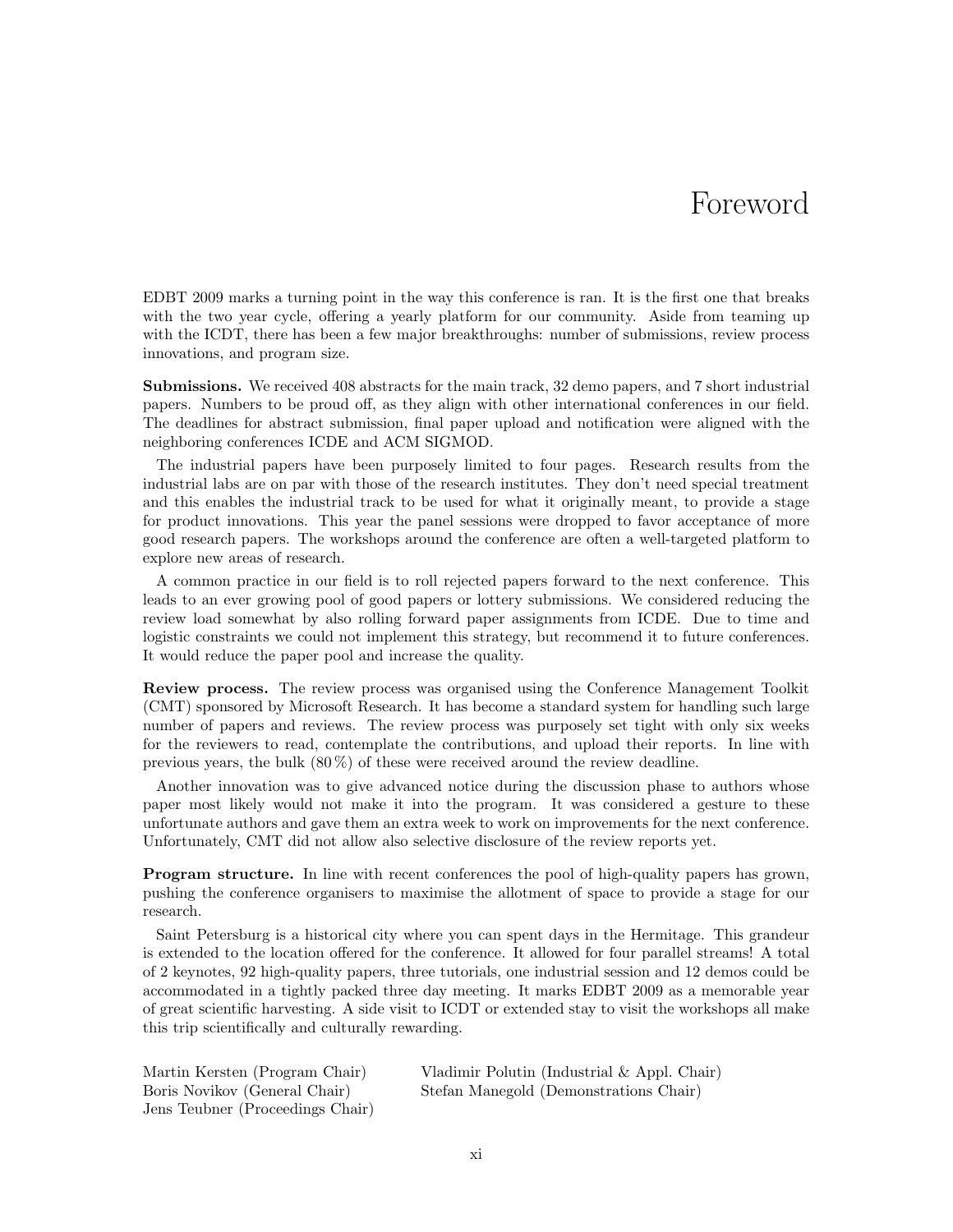# Program Committee Members

#### Research

Loredana Afanasiev Gustavo Alonso Walid Aref Wolf-Tilo Balke David Bell Michael Boehlen Christian Bohm Angela Bonifati Mokrane Bouezeghoub Angelo Brayner Francois Bry Alex Buchmann Fabio Casati Tiziana Catarci Ugur Cetintemel Zhiyuan Chen Carl-Christian Kanne Vassilis Christophidis Christine Collet Sara Comai Umeshwar Dayal Stefan Dessloch Arjen de Vries Jens Dittrich Amr El Abbadi Norbert Fuhr Michael Gertz Shahram Ghandeharizadeh Bart Goethals Torsten Grabs

Ehud Gudes Ralf Guting Hele-Mai Haav Sven Helmer Jan Hidders Stratos Idreos H.V. Jagadish Keith Jeffery Ruoming Jin Bettina Kemme Martin Kersten (chair) George Kollios Nick Koudas Georgia Koutrika Chen Li Qing Li Nikos Mamoulis Florian Matthes Marta Mattoso Prasenjit Mitra Noureddine Mouaddib Jose OrlandoPereira Gultekin Ozsoyoglu Tamer Ozsu Esther Pacitti Norman Paton Jian Pei Reinhard Pichler Evaggelia Pitoura Sunil Prabhakar

Philippe Pucheral Uwe Rahm Krithi Ramamritham Tore Risch Peter Scheuermann Marc H. Scholl Thomas Seidl Timos Sellis Arno Siebes Christian S. Jensen Cristina Sirangelo Nicolas Spiratos Dan Suciu Val Tannen Yufei Tao Martin Theobald David Toman Hakki Toroslu Peter Triantafillou Can Türker Aparna Varde Vasilis Vassalos Haixun Wang Kyu-Young Whang Ouri Wolfson Jeffrey Xu Yu Haruo Yokota Philip Yu

#### Industrial & Applications

| Ricardo Baeza-Yates | Lipyeow Lim              | Ilya Segalovich |
|---------------------|--------------------------|-----------------|
| Jidong Chen         | Pankaj Mehra             | Timos Sellis    |
| Dean Jacobs         | Vladimir Polutin (chair) | Jens Teubner    |
| Christian Lang      | Stefanie Scherzinger     |                 |

#### Demonstrations

| Daniel Abadi               | Philippe Bonnet    | Ander de Keijzer |
|----------------------------|--------------------|------------------|
| Ira Assent                 | Christof Bornhoevd | Johann Gamper    |
| Bishwaranjan Bhattacharjee | Luc Bouganim       | Raghay Kaushik   |